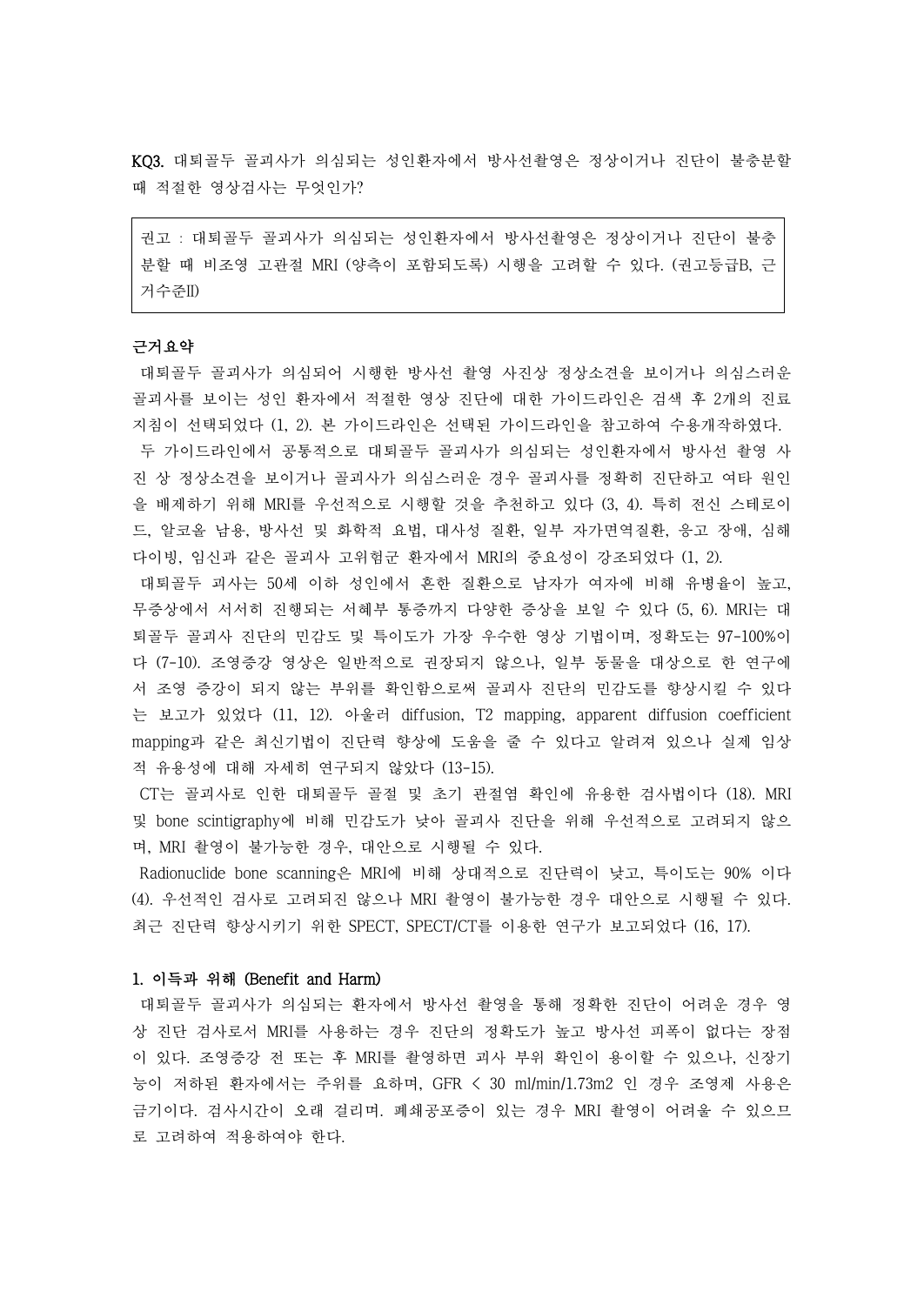# 2. 국내 수용성과 적용성 (Acceptability and Applicability)

진료지침의 국내 수용성과 적용성은 평가결과 큰 무리가 없는 것으로 판단되었다. 현재 국 내의 의료환경을 고려할 때 보험급여 기준, 환자의 선호도, 개별적인 의료상황에서의 진료 의사의 판단 등을 고려하여 영상검사를 시행유무를 결정해야 한다. 수용성과 적용성 평가표 는 부록2에 제시되었다.

### 3. 검사별 방사선량

MRI 0

### 참고문헌

- 1. Murphey MD, Roberts CC, Bencardino JT, Appel M, Arnold E, Chang EY, et al. ACR appropriateness criteria osteonecrosis of the hip. Journal of the American College of Radiology. 2016;13(2):147-55.
- 2. Bussières AE, Taylor JA, Peterson C. Diagnostic imaging practice guidelines for musculoskeletal complaints in adults—an evidence-based approach: part 1: lower extremity disorders. Journal of manipulative and physiological therapeutics. 2007;30(9):684-717.
- 3. Murphey MD, Foreman KL, Klassen-Fischer MK, Fox MG, Chung EM, Kransdorf MJ. From the radiologic pathology archives imaging of osteonecrosis: radiologic-pathologic correlation. Radiographics. 2014;34(4):1003-28.
- 4. Theodorou DJ, Malizos KN, Beris AE, Theodorou SJ, Soucacos PN. Multimodal imaging quantitation of the lesion size in osteonecrosis of the femoral head. Clinical Orthopaedics and Related Research®. 2001;386:54-63.
- 5. Stoller DW. Magnetic resonance imaging in orthopaedics and sports medicine: Lippincott Williams & Wilkins; 2007.
- 6. Resnick DL, Kransdorf MJ. Bone and joint imaging E-Book: Elsevier Health Sciences; 2004.
- 7. Beltran J, Opsha O. MR imaging of the hip: osseous lesions. Magnetic Resonance Imaging Clinics. 2005;13(4):665-76.
- 8. Kamata N, Oshitani N, Sogawa M, Yamagami H, Watanabe K, Fujiwara Y, et al. Usefulness of magnetic resonance imaging for detection of asymptomatic osteonecrosis of the femoral head in patients with inflammatory bowel disease on long-term corticosteroid treatment. Scandinavian journal of gastroenterology. 2008;43(3):308-13.
- 9. May DA, Disler DG. Screening for avascular necrosis of the hip with rapid MRI: preliminary experience. Journal of computer assisted tomography. 2000;24(2):284-7.
- 10. Sen RK, Tripathy SK, Aggarwal S, Marwaha N, Sharma RR, Khandelwal N. Early results of core decompression and autologous bone marrow mononuclear cells instillation in femoral head osteonecrosis: a randomized control study. The Journal of arthroplasty. 2012;27(5):679-86.